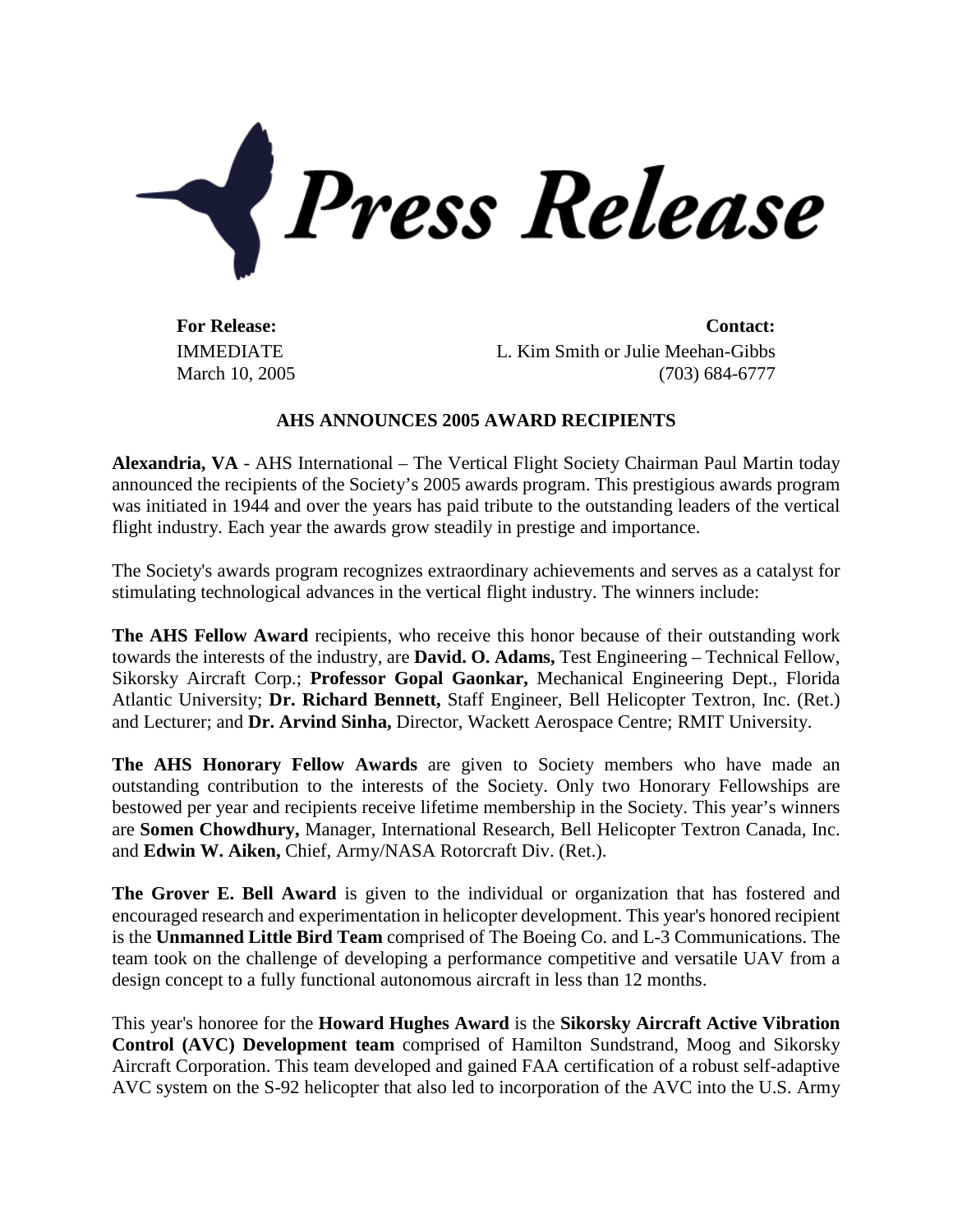UH-60M Black Hawk. The Howard Hughes Award is given in recognition of an outstanding improvement in fundamental helicopter technology brought to fruition in the previous year.

**Harry Parkinson,** founder and president, Advanced Technologies, Inc. (Ret.) is this year's honored recipient of the **Dr. Alexander Klemin Award.** This prestigious award is presented for recognition of notable achievement in the advancement of rotary wing aeronautics. Harry Parkinson has more than 44 years experience in the design, execution, and management of rotorcraft research programs.

**The Harry T. Jensen Award** is given in recognition of an outstanding contribution to the improvement of helicopter reliability, maintainability, safety or logistics support through improved design or technical achievement brought to fruition during the preceding year. This year the award is presented to the **Sikorsky UH-60 M Automatic Flight Control Team** for their significant team contribution to the advancement of rotorcraft safety through development of improved coupled flight director functions and pilot interface for the hover degraded visual environment.

**The Frederick L. Feinberg Award** is presented to the helicopter pilot or pilots that have made the most outstanding achievement in the previous year. This year's award is given to **Army Captain Ryan Welch and CW2 Justin Taylor** who performed a dangerous nighttime extraction in their Apache helicopter of two injured U.S. Army Kiowa helicopter pilots who were shot down in Iraq in October 2004.

**The Gruppo Agusta International Helicopter Fellowship Award** recognizes the most significant contributions to international vertical flight cooperation by an individual or group. Established in 1989, the award honors the memory of Paolo Bellavita whose career at Gruppo Agusta was marked by his dedication to furthering international cooperation in the world of vertical flight. This year's winner is **The Sikorsky – Canada National Research Council (NRC) Fly-by-Wire Research Team** for their significant achievements in developing advanced Fly-by-Wire flight control laws.

**Tommie L. Wood,** Bell Helicopter Textron is the recipient of the **Paul E. Haueter Award,** which is given to an individual, or group who makes a significant contribution to the development of VTOL aircraft other than helicopters. Mr. Wood over the span of his career has played a leading role in the development of the tiltrotor, including the XV-15, the V-22, the BA-609 and more recently the conceptual design of the Quad tiltrotor.

**The Captain William J. Kossler, USCG Award,** which is given to the individual or organization that demonstrates the greatest achievement in practical application of the helicopter, is given to the **aircrew of a Norrlandsflyg S-76C SAR helicopter** who rescued a tug boat captain and the rescue swimmer of another SAR helicopter during a horrendous storm in the Baltic Sea.

**The Robert L. Pinckney Award** honors the memory of an eminent manufacturing engineer from Boeing Helicopters. This award is given in recognition of notable achievement in manufacturing research and development for rotorcraft or rotorcraft components brought to fruition in recent years. This year's recipient is the **Sikorsky Composite Tailcone/Stabilator Development Team** comprised of Sikorsky Aircraft, Israeli Aircraft Industries, GKN Aerospace, and the Army